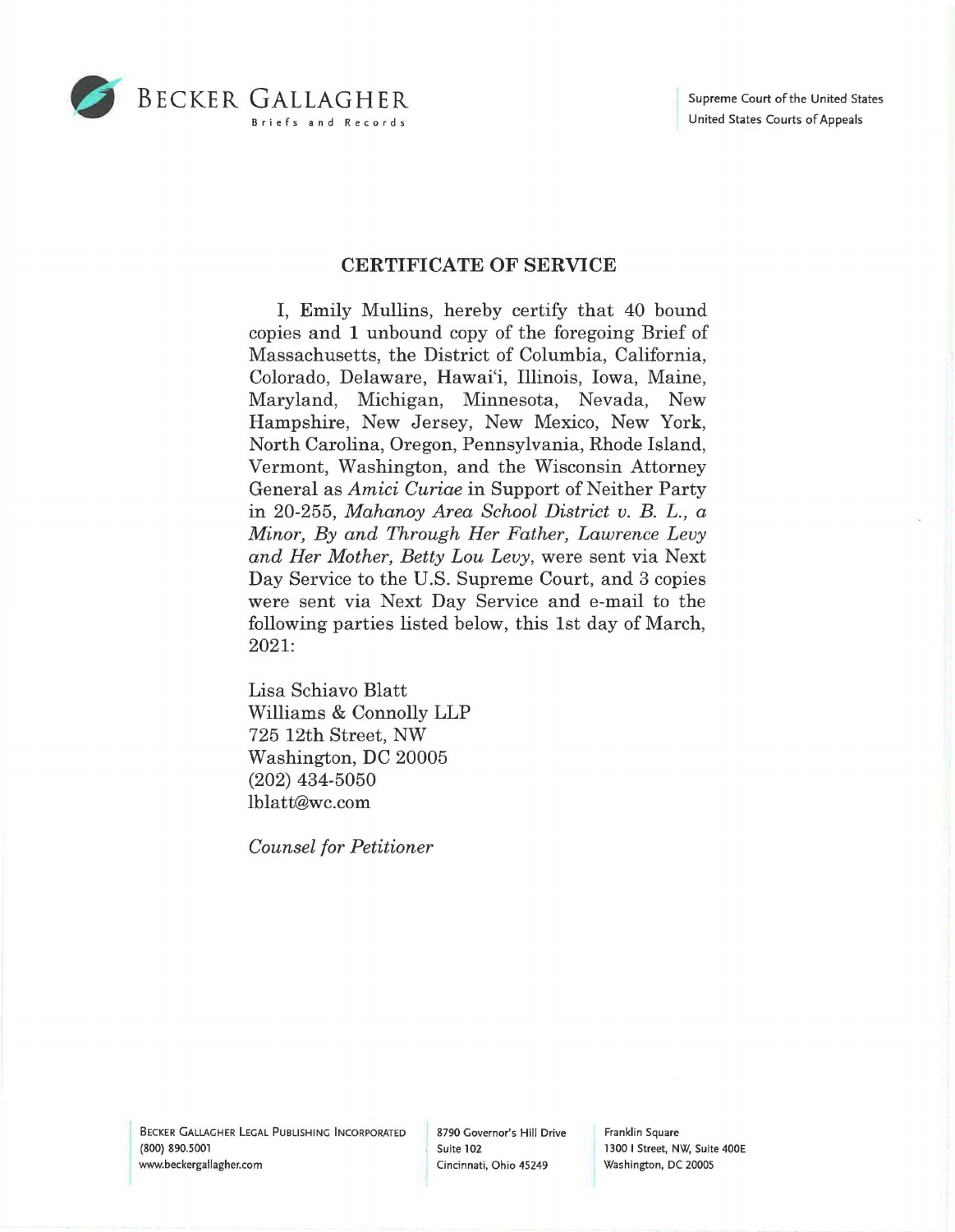Witold J. Walczak ACLU of Pennsylvania P.O. Box 23058 Pittsburgh, PA 15222 (412) 681-7864 vwalczak@aclupa.org

*Counsel for Respondents* 

Maura Healey Attorney General of Massachusetts Joshua Olszewski-Jubelirer Abrisham Eshghi Douglas Martland \* Assistant Attorneys General One Ashburton Place Boston, MA 02108 (617) 963-2062 douglas.martland@mass.gov *\*Counsel of Record* 

*Counsel for Amici Curiae*